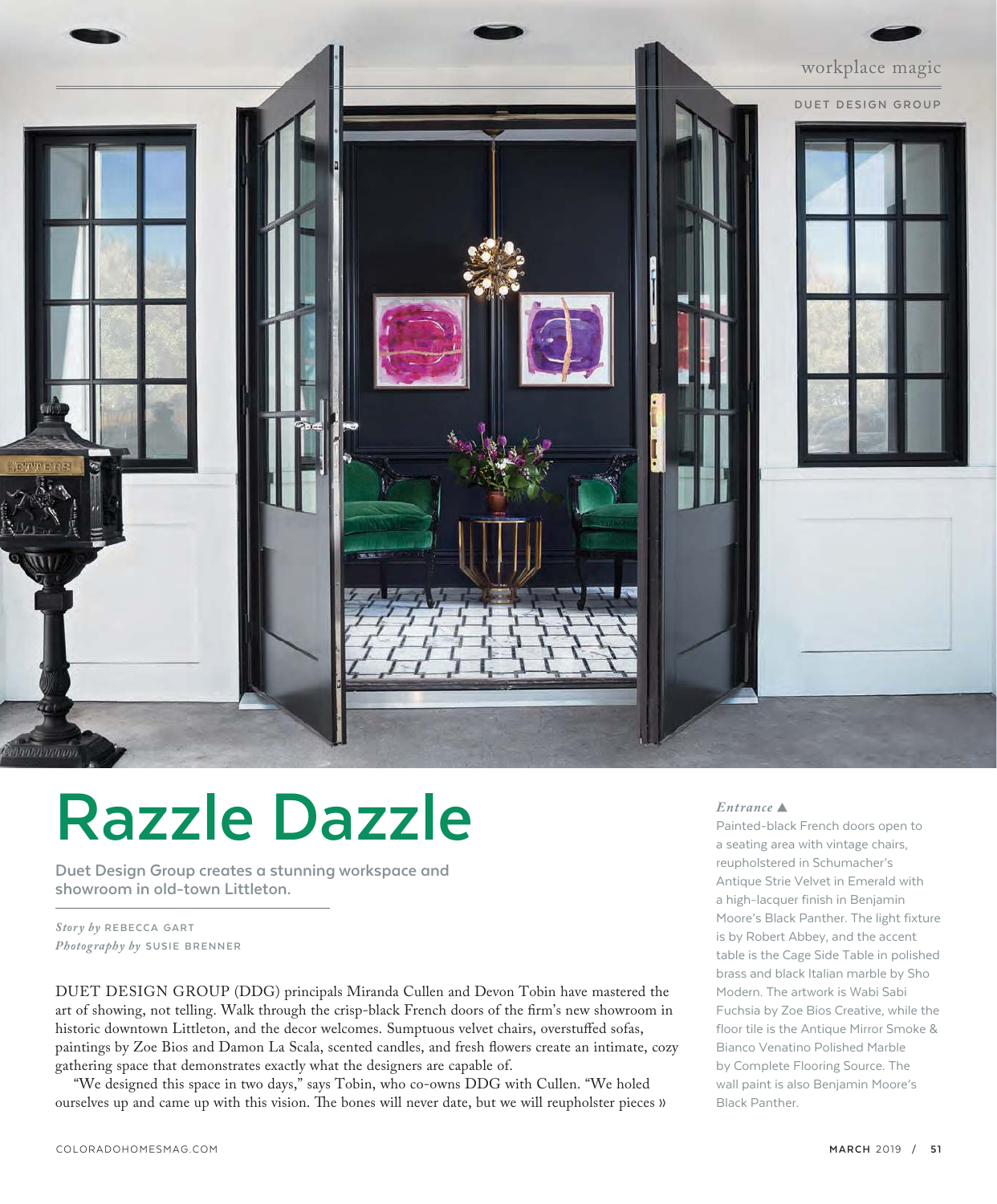# workplace magic

## **DUET DESIGN GROUP**



*Communal Workspace* 

France and Son's Stilnovo Sputnik Chandelier hangs over a custom table by Rooster Socks Furniture. The shelf units are the Kallax collection by Ikea, and Closet Factory custom-made the slat wall.

and install new wallcoverings over time. We want to tastefully showcase our ability to transform spaces, not just furnish them." Tobin says their goal was to make their commercial space—which houses both DDG and its sister company, Inside Stories, created to handle smaller design projects—feel like an elegant home that would also nurture a positive culture, breeding joy and community. To that end, there is a daily offering of pastries and fruit in a full-on kitchen, as well as meeting rooms and sit-down spaces among the industrial-chic concrete floors and exposed ceilings that blend beautifully with elegant

"We don't sell furniture. It's an office, not a showroom. But it's a beautiful example of what is **FUNCTIONAL AND** GORGEOUS." — DEVON TOBIN



## *Off ice*

DDG owners Miranda Cullen and Devon Tobin share an office, featuring ceiling wallpaper by Phillip Jeffries and a Stanton Bagota area rug in Fossil by Complete Flooring Source. A West Elm Work Collection desk in walnut with antique-brass hardware sits next to a West Elm Mid-Century Private Credenza, also in walnut with antique brass. The drapery fabric is by Wolf-Gordon, and the artwork is by Damon La Scala.

## furniture and exquisite lighting.

Tobin and Cullen are a triple threat: savvy businesswomen who are also extremely creative and talented. Every move in their growing brand has been about conscious, long-run decision-making. "We have put our money back into our business," Cullen »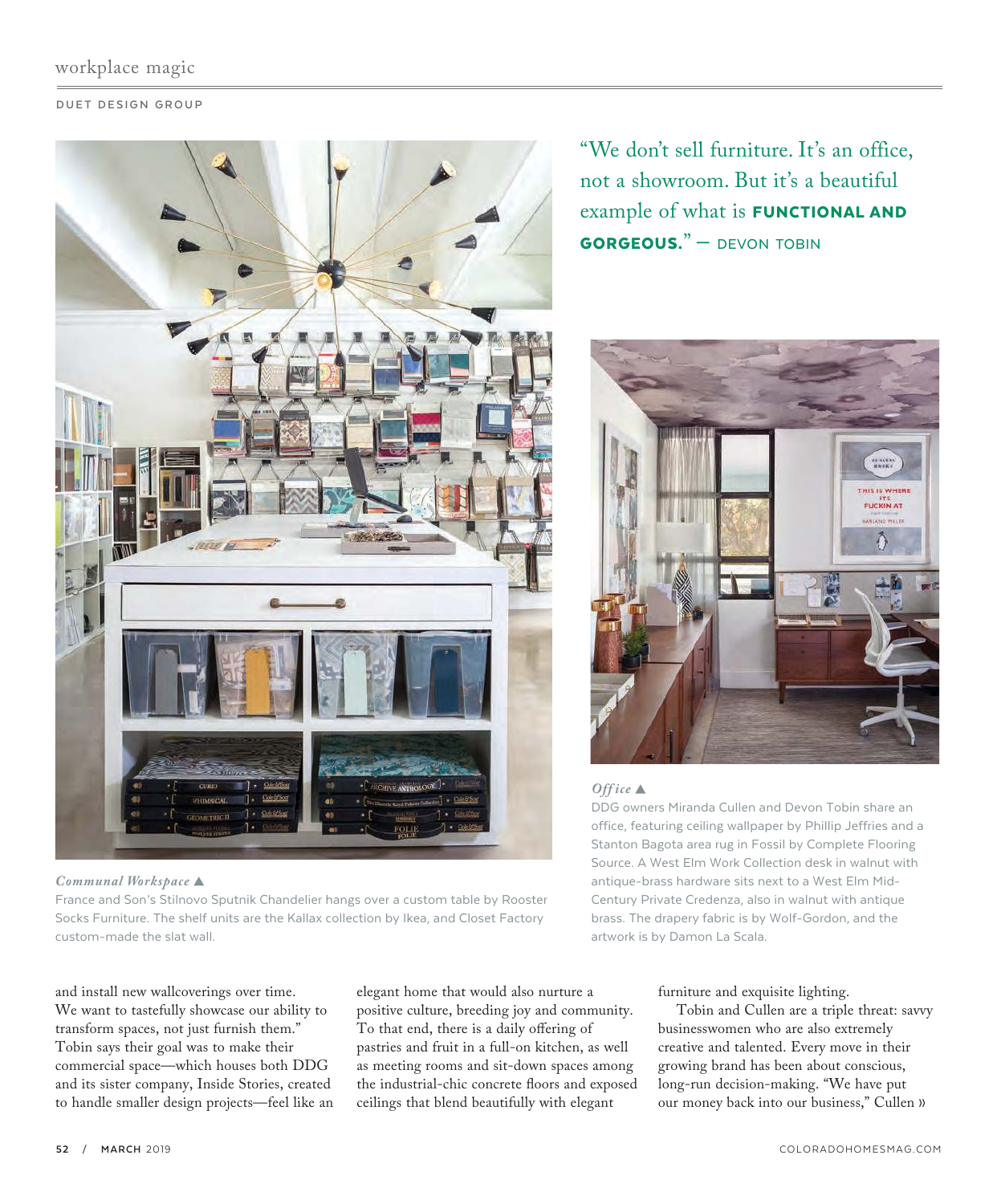# workplace magic

#### **DUET DESIGN GROUP**



says of the new storefront space and their purchase of the building. In just eight years, the duo has grown their small company into a full-service, midsized luxury firm, with a hallway full of design awards and magazine articles that attest to their success. Currently, DDG has 15 employees and 20 major projects in the works.

It's a long way from the narrow row house in the Golden Triangle where they first started, but it makes complete business sense. "It's much more tangible to see things in person," says Tobin of the new space, which opened in October 2017 after a six-month build-out. "Now, our clients can see and feel and touch exactly what we're talking about when we discuss pattern-play, movement and transitioning flows with floor tile and wallcoverings."

Unintentionally comprised of all women (except for the office dog, Kiva), the DDG team is tightknit and crazy-productive. "Everyone shares the space," says Cullen. "The kitchen is called Gather. There are specific areas all over the office where we can all pull up together, eat and collaborate." Though long workdays are inevitable, there is much to keep the staff comfortable—blankets and pashminas at their desks, ottomans to rest their feet, rose-gold Beats headphones, and a variety of nibbles. "We wanted to create an experience for everyone who comes here," says Tobin, "our staff, our clients, our colleagues, vendors and friends." DDG succeeds in making each guest who walks into their space feel comfy and welcomed. As Cullen puts it: "It really is our home away from home."

## *Conference Room*

A Dallas Chandelier in Brown Nickel from Arteriors hangs above an existing conference table. The chairs are West Elm's Slope Leather Swivel Office Chair in Old Saddle Nut with an antique-bronze finish. A local metal fabricator custommade the glass-and-metal walls with sliding doors. »